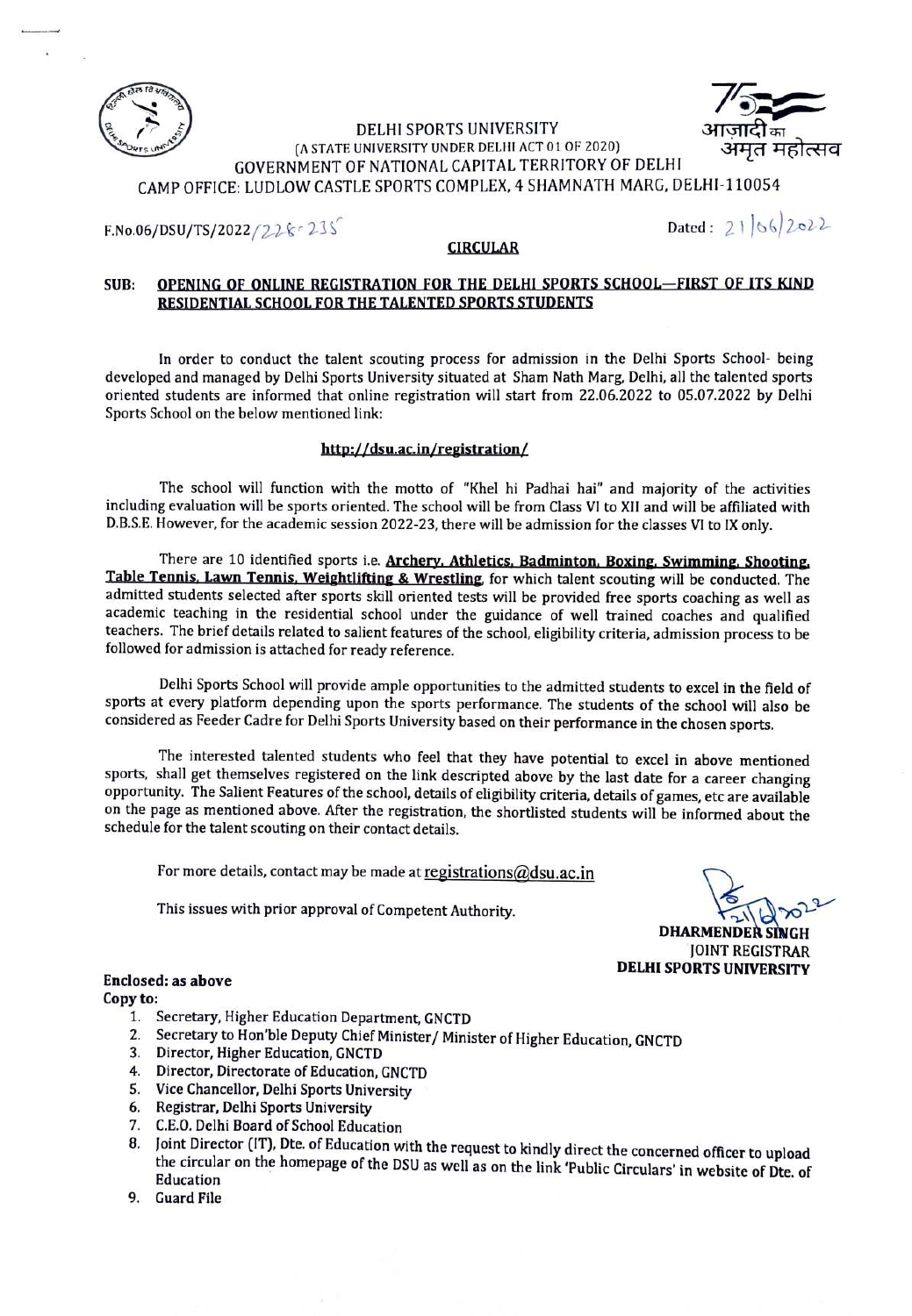# Salient Features, Eligibility Criteria and Admission process to be followed

#### for admission in

#### Delhi Sports School

### Salient Features of the Delhi Sport School:

- 1. Delhi's first free co-educational school dedicated to sports with separate residential facilities for boys and girls
- World class sports infrastructure and training facilities for 10 identified Olympic sports. 2.

| 10 Identified Olympic Sports |                     |
|------------------------------|---------------------|
| Archery                      | Shooting            |
| Athletics (Track and Field)  | Swimming            |
| Badminton                    | <b>Table Tennis</b> |
| Boxing                       | Weightlifting       |
| Lawn Tennis                  | Wrestling           |

- Sports integrated academic curriculum with major focus on sporting performance 3.
- 4. Feeder institute to Delhi Sports University depending upon sports specific performance.<br>5. Support to the performing students to compete at the reputed platforms
- Support to the performing students to compete at the reputed platforms.
- 6. Medium of Instruction will be English and Hindi.

#### Eligibility Criteria

#### Eor Class 6th-7th

- Age Limit: 6th: 11-13 years 7th: 12-14 years 1.
- The student must have passed the class previous to the one they are applying for. 2.
- When asked for, students should be able to produce the relevant documents in support of their participation/ achievement in the chosen sport, wherever possible. 3.

#### For Class 8th-9th

- 1. Age Limit: 8th: 13-15 years 9th: 14-16 years
- 2. The student must have passed the class previous to the one he/she is applying for.
- 3. The student must have performed in the chosen sport and should be able to produce relevant documents whenever required.